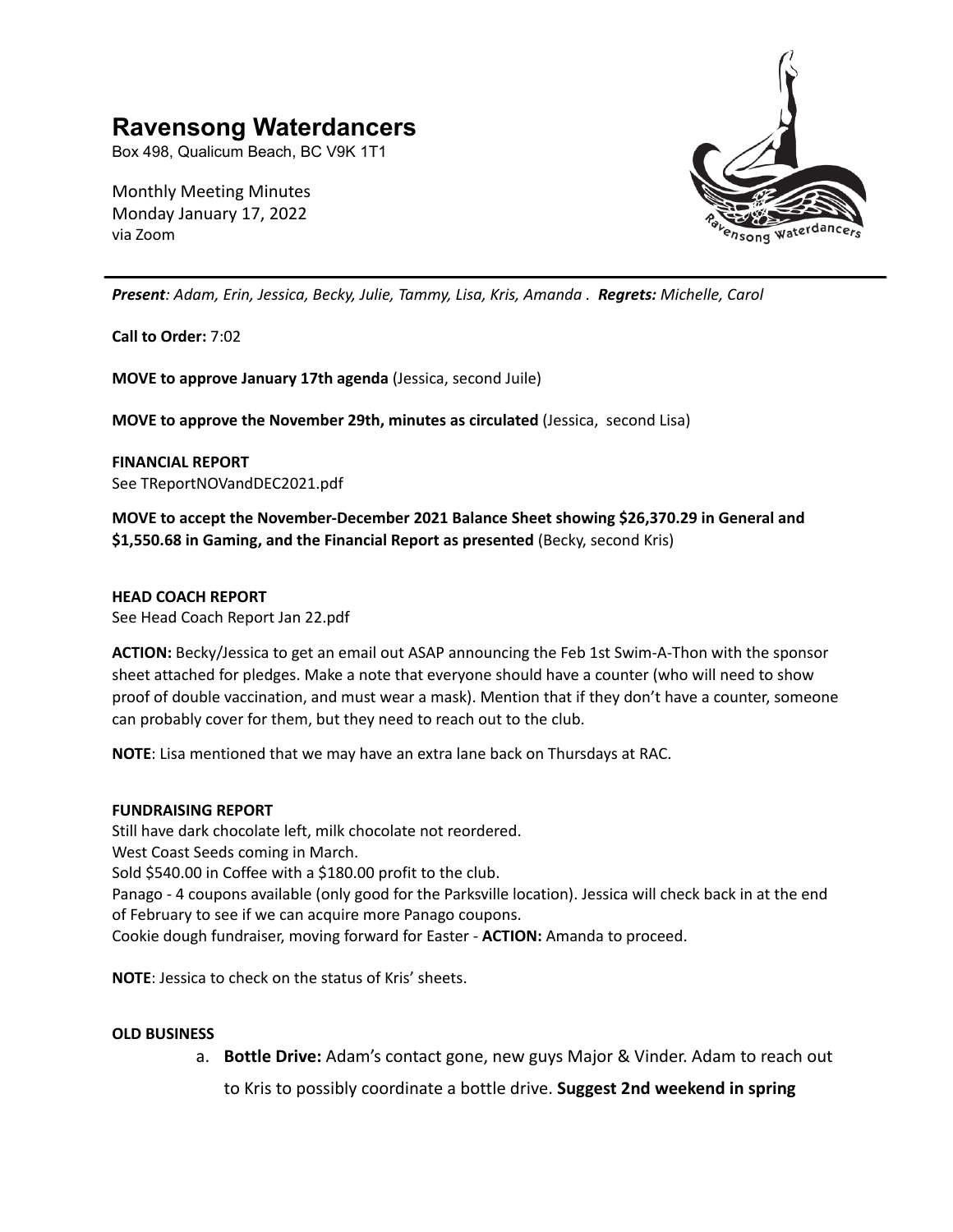**break - Saturday March 26th.** Need to secure a location, thinking about the RAC parking lot? Or Oceanside place? Boys and Girls club? Really need to have as many volunteers as possible.

**ACTION:** Adam to look into a location (will check the RDN first). Adam will also reach out to Michael at the PQB News for an article.

b. **Recruitment stickers:** table until later.

## **NEW BUSINESS**

- a. **Bring a Friend:** Propose the last day of the season for Rec. **ACTION:** Lisa to see how Carol feels, and set a date.
- b. **Summer Training Camps:** Weekly class with Rec level swimmers? Add Lcomp too? Weekend for more advanced swimmers? Good for team building. Mid August? Later summer? Pascha & Jessica are available to coach. Lisa can help but evenings only (Lisa gone 2 weeks in Aug). Would be good if we can work around it in order to have Lisa if possible to coach. **ACTION:** Jessica to reach out to RAC to ask about the possibility of a once-a-week training camp space and weekend availability and she will present options for the next meeting.
- c. **Plans for end of year:** If we can't do a water show, we need to do something. Can we put a video together? If we can get swimmers to do hair and makeup for all scheduled run throughs then we could film multiple times and put together a video that will look consistent. Maybe we can rent the whole pool for 1 hour in order to do the filming all at once (either RAC or dive tank at NAC). We should book a watershow in mid April, and then if restrictions prevent us from having the watershow we can use that day for filming. Filming will need to be done before the Mable Moran April 22-23-24.

Potentially outdoor social? Rathtrevour? Parksville Park? (space across from baseball fields). We could set up an outdoor viewing party in the park possibly. Might be good to pick a Saturday in May (or June). Jean Peters is June 4th, so video would have to be done before then. Renting a campsite is cheaper than renting the covered picnic space at Rathtrevor park in May or June on the weekend. It could be booked as a non-profit/youth group for a reduced rate. We can keep it simple, maybe a pot luck or BBQ. Can come up with games. Erin